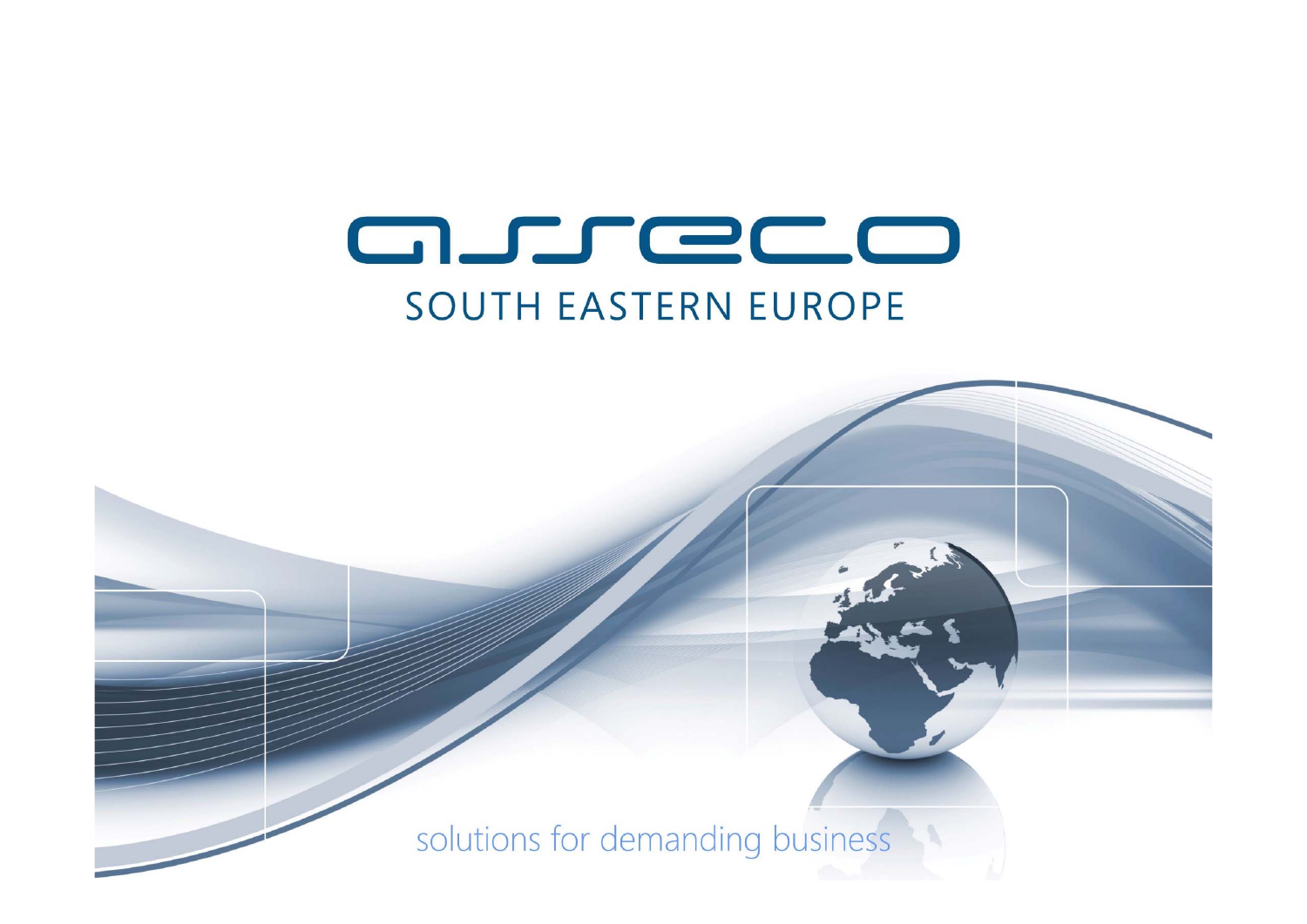

# Financial Results for 2013and Strategic Outlook for 2014

February 20th, 2014 **Warsaw**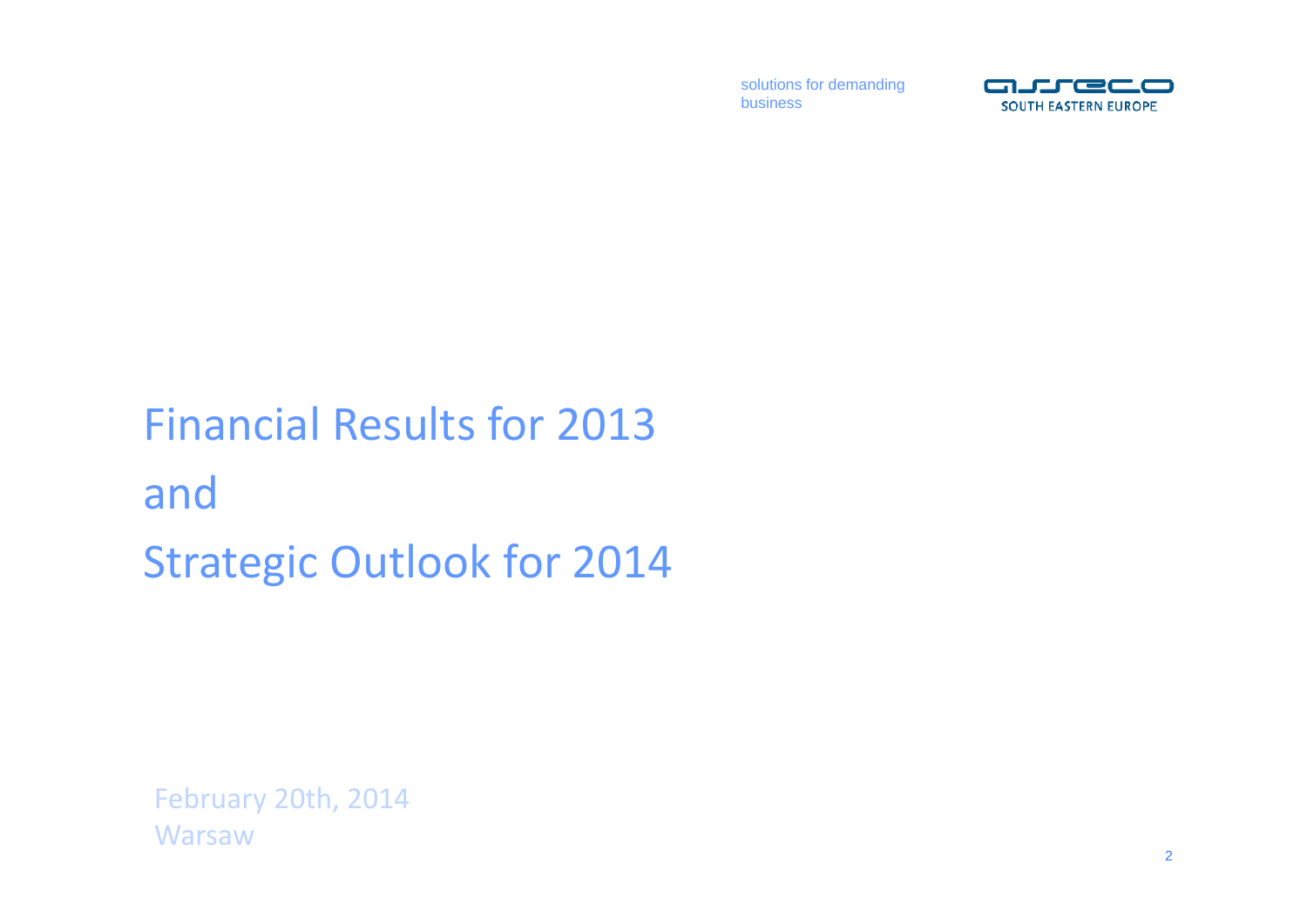

### List of contents

- **Financial Results for year 2013**
- **Strategic KPIs and outlook for the future**
- **Appendices**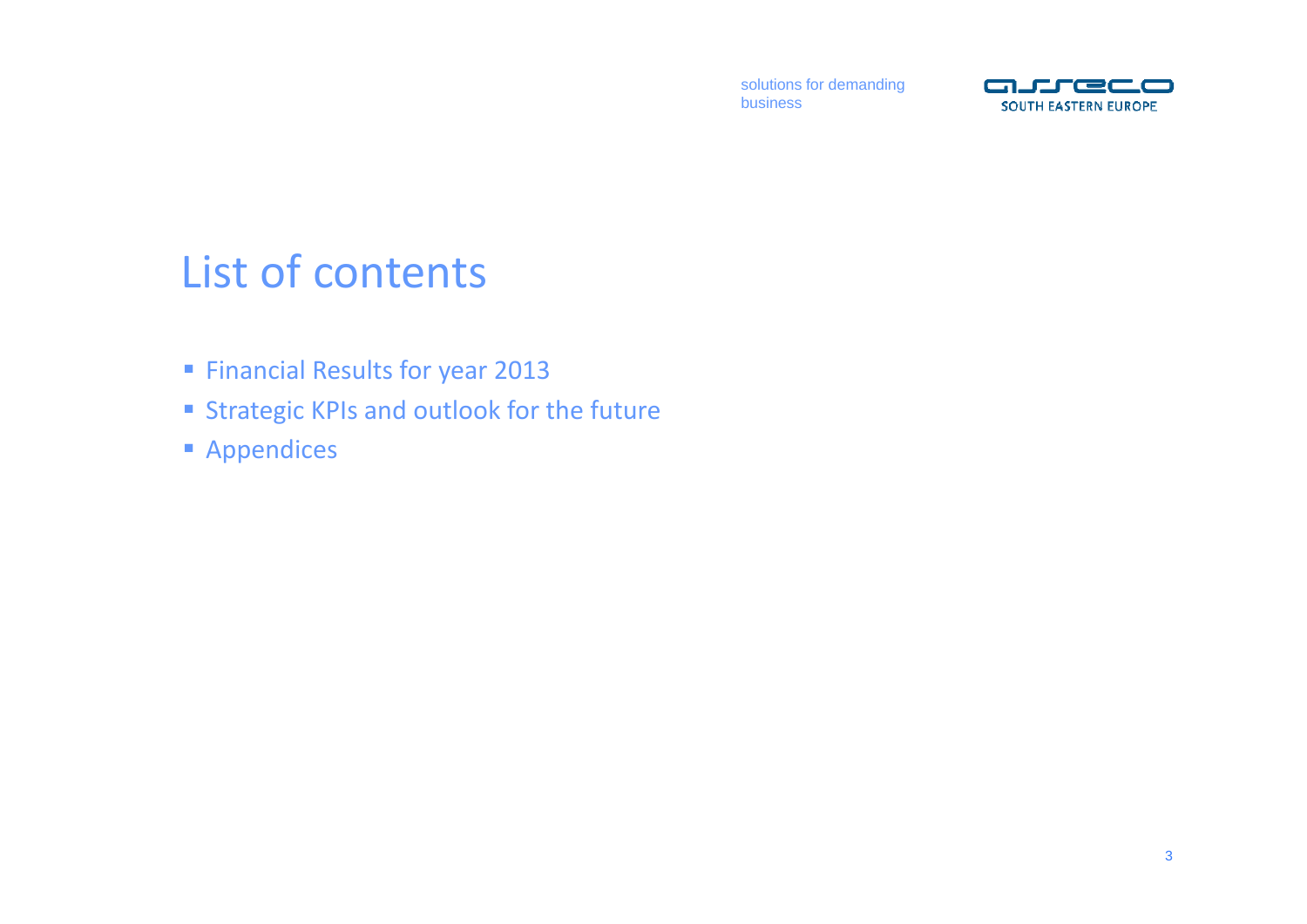

### Financial Results for year 2013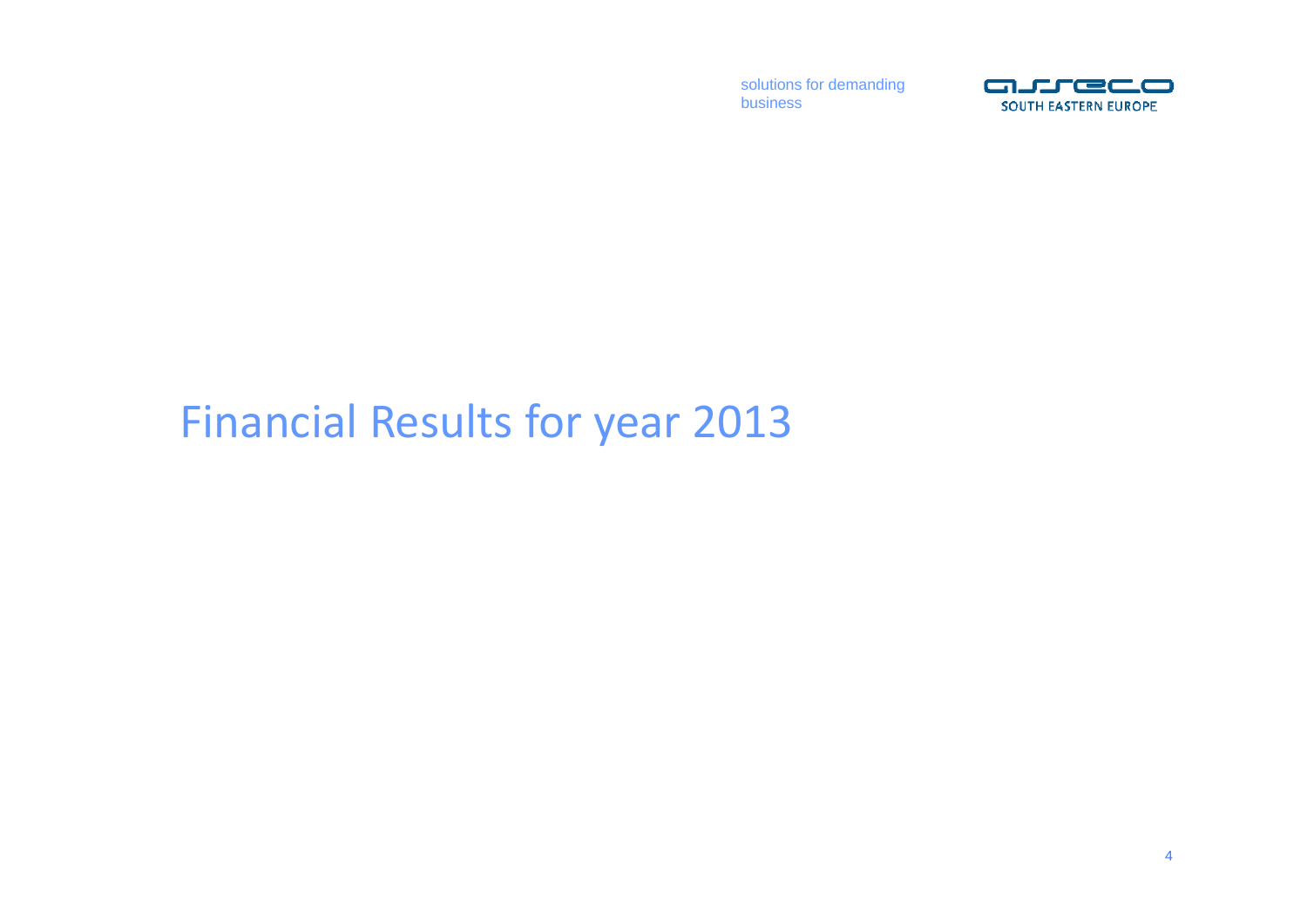

### **Q4.2013 Highlights**

- $\bullet$  **Succesfully closed** implementation of **AbSolut Core Banking** in Intesa (Romania) (amount of project 2.1mE)
- $\bullet$  **Implementation** of ASEBA Core Banking and Experience Front Office in Podravska Banka (Croatia&Serbia) (amount of project 2.8mE <sup>+</sup> maintenance 0.3mE per annum)\*
- $\bullet$  **Acquisition of new business in Payments** BU: EZR in Croatia and organized team in Slovenia. Extra M1 for 2014 **2.5mE**
- $\bullet$  **Bankruptcy of Privredna Banka** (3rd Serbian bank within 12 months) – impact on EBIT **‐0.7mE**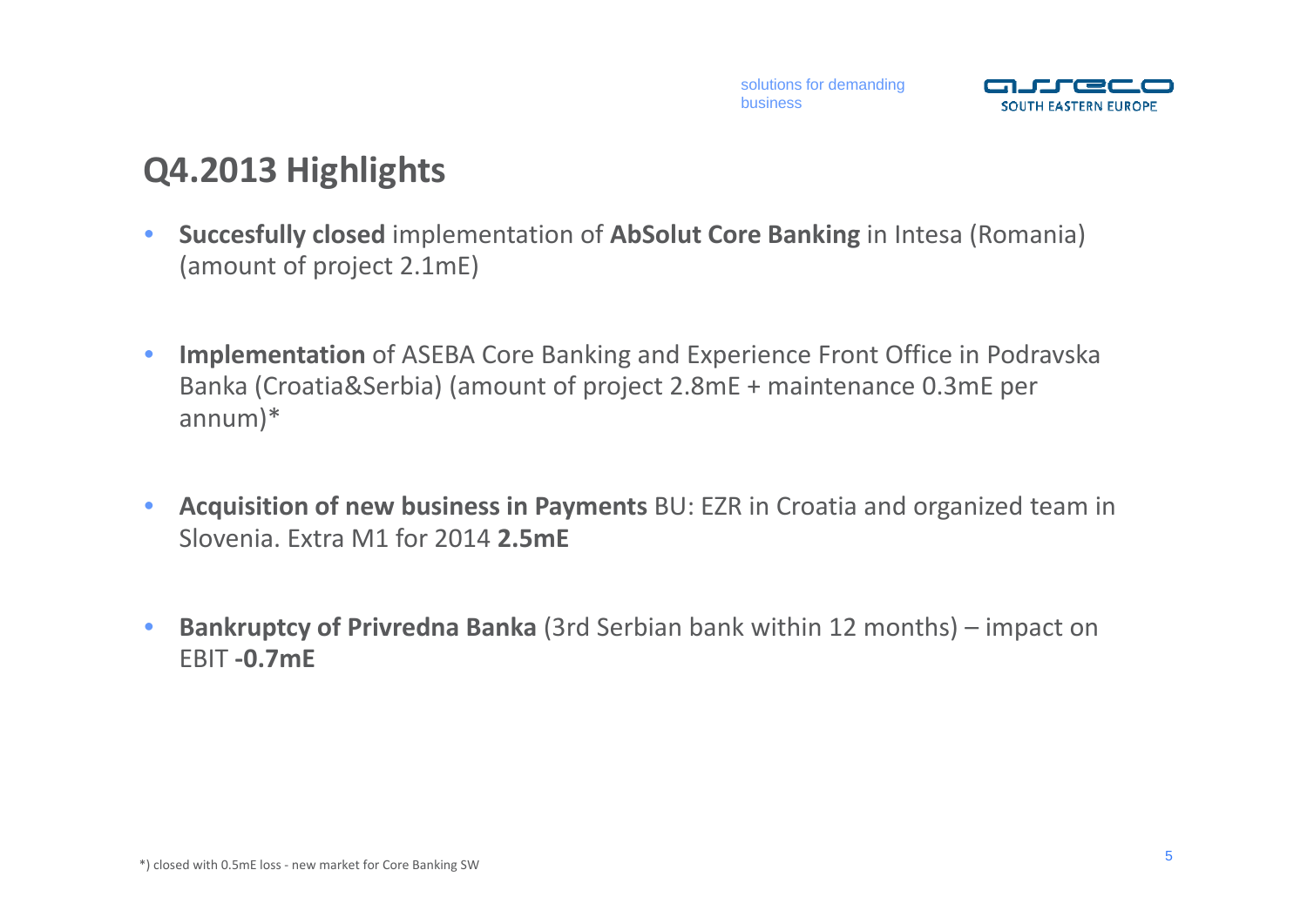

#### **2013 Highlights**

- $\bullet$ New **Group Operations Manager**
- $\bullet$ New **Country Leaders** in Romania and Bulgaria
- •Implemented **ASEE Group Sales** organization including centralized **CRM system**
- • Internal competition and **loss of contract** in Bulgaria (Card BU) (annual amount of project 0.3mE)
- $\bullet$ Two **projects cancelled** in Turkey resulting in extra provisions (amount 0.34mE)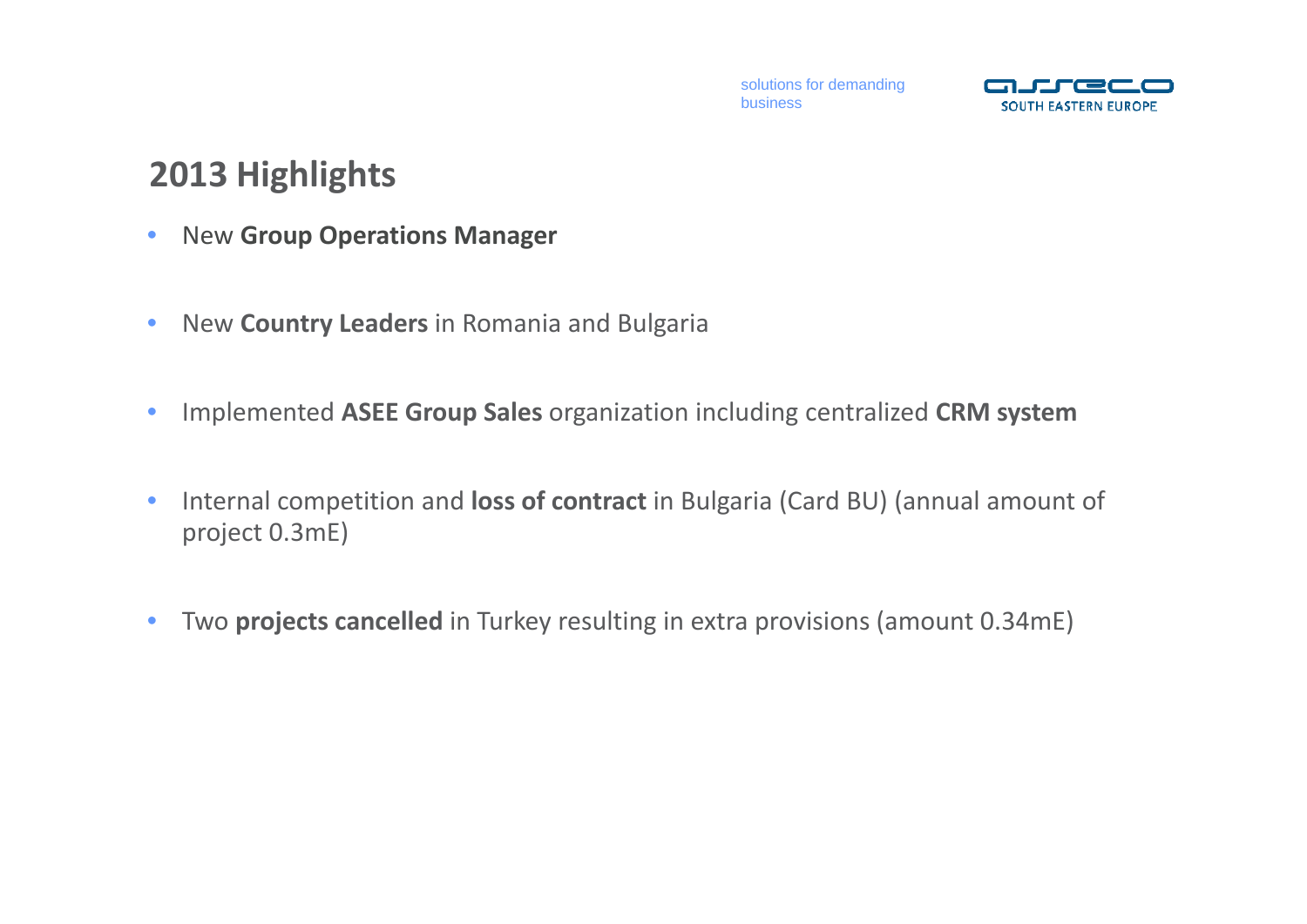

#### **2013 shows drop in EBIT compared to last year**

| <b>mEUR</b>          | 2013  | 2012  | ∆ YoY  |
|----------------------|-------|-------|--------|
| <b>Revenue Total</b> | 112,0 | 110,8 | $+1%$  |
| <b>EBITDA</b>        | 13,4  | 15,2  | $-12%$ |
| <b>EBIT</b>          | 10,0  | 12,6  | $-21%$ |
| NPAT normalised*     | 8,7   | 11,2  | $-22%$ |
| <b>EBITDA %</b>      | 12%   | 14%   |        |
| EBIT %               | 9%    | 11%   |        |
| <b>mPLN</b>          | 2013  | 2012  | ∆ YoY  |
| <b>Revenue Total</b> | 471,7 | 462,5 | $+2%$  |
| <b>EBITDA</b>        | 56,2  | 63,4  | $-11%$ |
| <b>EBIT</b>          | 42,1  | 52,6  | $-20%$ |
| NPAT normalised*     | 36,8  | 46,9  | $-22%$ |
| <b>EBITDA %</b>      | 12%   | 14%   |        |
| EBIT %               | 9%    | 11%   |        |

\*EUR -0,02m revaluation of liability for purchase of EST, EUR 0,01m revaluation of liability for purchase of ASEE Bulgaria, EUR -0,08m revaluation for liability for purchase of Altius and EUR -0,55m deferred tax asset on tax losses in 2012; EUR 0,21 utilization of deferred tax losses in 2013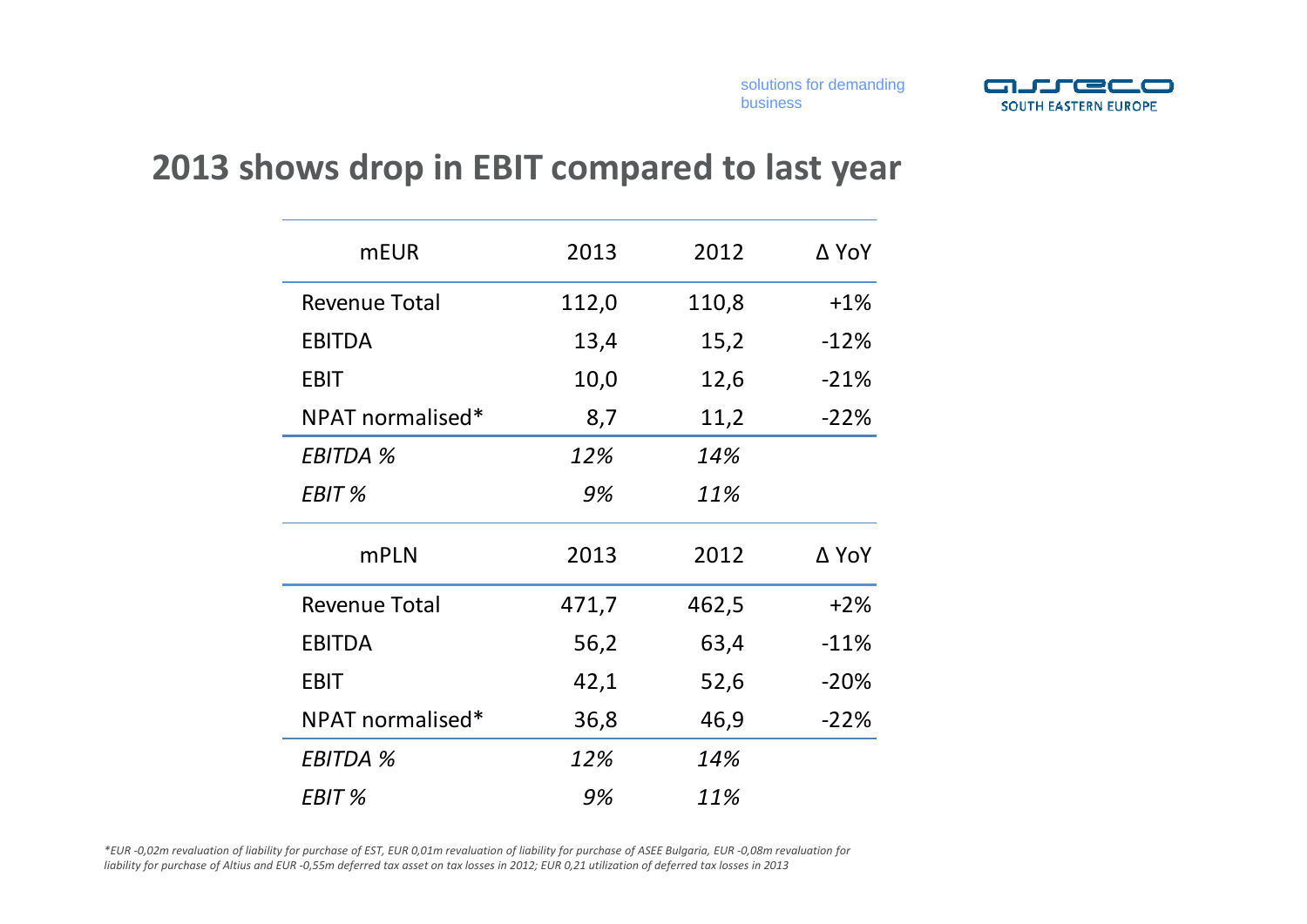

#### **Operating costs – 2013 versus 2012**

| <b>mEUR</b>         | 2012 | 2013 |        | $\Delta\%$ |
|---------------------|------|------|--------|------------|
| <b>Total OC</b>     | 49.3 | 53.6 | 4.4    | 9%         |
| Production          | 31.9 | 35.7 | 3.8    | 12%        |
| <b>Direct Sales</b> | 7.9  | 7.8  | $-0.1$ | $-1%$      |
| <b>Backoffice</b>   | 9.5  | 10.2 | 0.6    | 7%         |

Comments:

- **Biggest increase from acquisition of Sigma & EZR** (+2.3m)
- **Bankruptcy of banks in Serbia resulted** in **extra costs** (+0.7m)
- Further investments in **products and organization** (+0.8m) but savings in **market development**

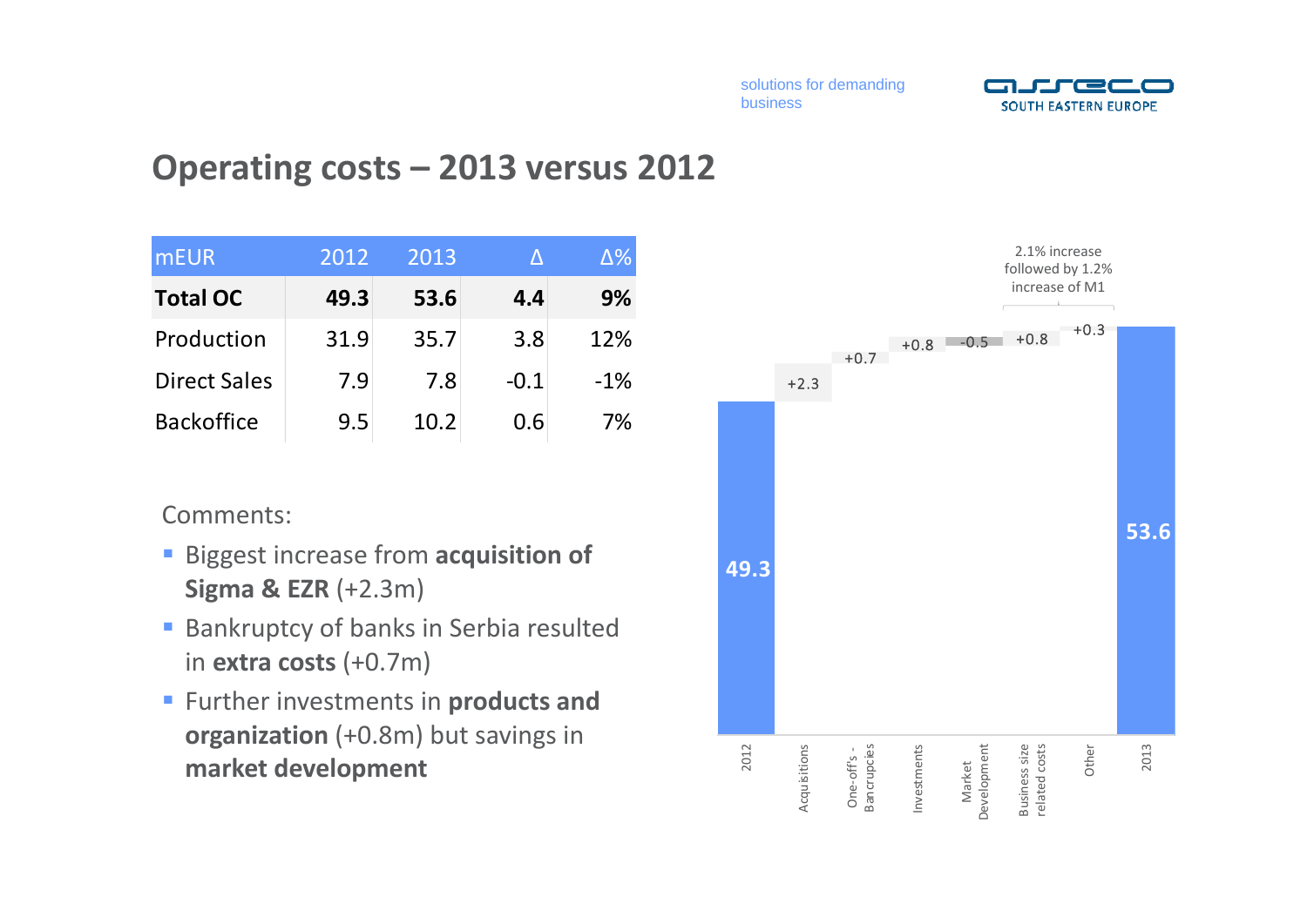

#### **Revenue and EBIT contribution by countries in 2013 FY\***

| <b>kEUR</b>  | Revenue<br>2013 FY | Revenue<br>2012 FY | Change  | % Diff | <b>EBIT</b><br>2013 FY | <b>EBIT</b><br>2012 FY | Change  | % Diff | <b>NPAT</b><br>2013 FY | <b>NPAT</b><br>2012 FY | Change  | % Diff  |
|--------------|--------------------|--------------------|---------|--------|------------------------|------------------------|---------|--------|------------------------|------------------------|---------|---------|
| Alb          | 513                | 768                | $-255$  | $-33%$ | 102                    | 59                     | 43      | $+73%$ | 91                     | 50                     | 41      | $+82%$  |
| B&H          | 3 4 2 9            | 3675               | $-246$  | $-7%$  | 551                    | 754                    | $-203$  | $-27%$ | 488                    | 674                    | $-186$  | $-28%$  |
| Bul          | 926                | 1781               | $-855$  | $-48%$ | -69                    | 127                    | -196    | -154%  | $-58$                  | 121                    | $-179$  | $-148%$ |
| Cro          | 12 154             | 14 042             | $-1888$ | $-13%$ | 805                    | 1074                   | $-269$  | $-25%$ | 619                    | 889                    | $-270$  | $-30%$  |
| Kos          | 4 1 1 0            | 3 9 0 9            | 201     | +5%    | 384                    | 195                    | 189     | +97%   | 351                    | 184                    | 167     | +91%    |
| Mac          | 18852              | 15 404             | 3448    | $+22%$ | 1916                   | 1865                   | 51      | $+3%$  | 1 761                  | 1870                   | -109    | $-6%$   |
| Mon          | 1814               | 1579               | 235     | $+15%$ | 404                    | 305                    | 99      | $+32%$ | 377                    | 284                    | 93      | $+33%$  |
| Pol          | 1947               | 1728               | 219     | $+13%$ | 177                    | 427                    | $-250$  | -59%   | $-177$                 | 622                    | -799    | $-128%$ |
| Rom          | 24 764             | 24 0 21            | 743     | $+3%$  | 1 2 8 5                | 1448                   | $-163$  | $-11%$ | 1210                   | 1328                   | $-118$  | $-9%$   |
| Ser          | 30 406             | 30732              | $-326$  | $-1\%$ | 3053                   | 3643                   | -590    | $-16%$ | 2675                   | 3 3 8 9                | -714    | $-21%$  |
| Slo          | 2 1 9 4            | 2486               | $-292$  | $-12%$ | 297                    | 246                    | 51      | $+21%$ | 273                    | 206                    | 67      | +33%    |
| Tur          | 10 905             | 10680              | 225     | $+2%$  | 1096                   | 2459                   | $-1363$ | -55%   | 931                    | 2 2 6 4                | $-1333$ | $-59%$  |
| <b>GASEE</b> | 112 014            | 110805             | 1 2 0 9 | $+1%$  | 10 001                 | 12 602                 | $-2601$ | $-21%$ | 8541                   | 11881                  | $-3340$ | $-28%$  |





*\* All data in EUR thousands [in brackets 2012 split]*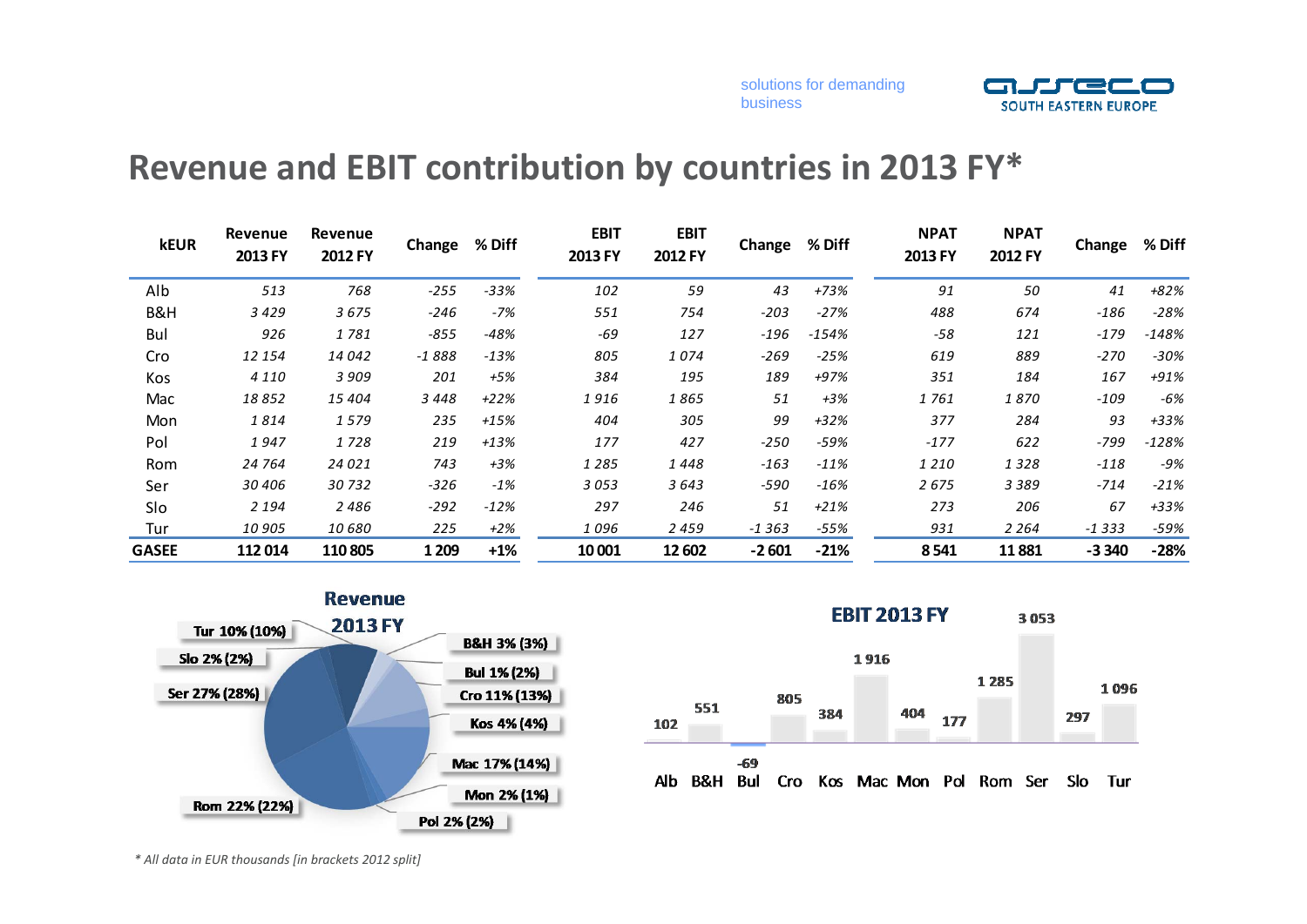

### **Liquidity**

| <b>mEUR</b>                   | <b>Asseco SEE</b> | <b>Asseco SEE Group</b> |        |        |
|-------------------------------|-------------------|-------------------------|--------|--------|
|                               | 2013              | 2013                    | 2012   |        |
| Cash and cash equivalents     | 0, 5              | 8,3                     | 9,9    | $-1,6$ |
| Short term investments        | 0,2               | 5,9                     | 8,2    | $-2,3$ |
| Short term and long term debt | 0,0               | $-3,2$                  | $-0,1$ | $-3,1$ |
| <b>Net Cash</b>               | O, 7              | 11,0                    | 18,0   | $-7,0$ |
| Receivables                   | 1,2               | 26,0                    | 18,2   | 7,8    |
| Liabilities                   | $-0,9$            | $-12,6$                 | $-7,8$ | $-4,8$ |
| Inventory                     | 0,0               | 4,3                     | 4,0    | 0,3    |
| <b>Operational Balance</b>    | 1,0               | 28,7                    | 32,4   | $-3,7$ |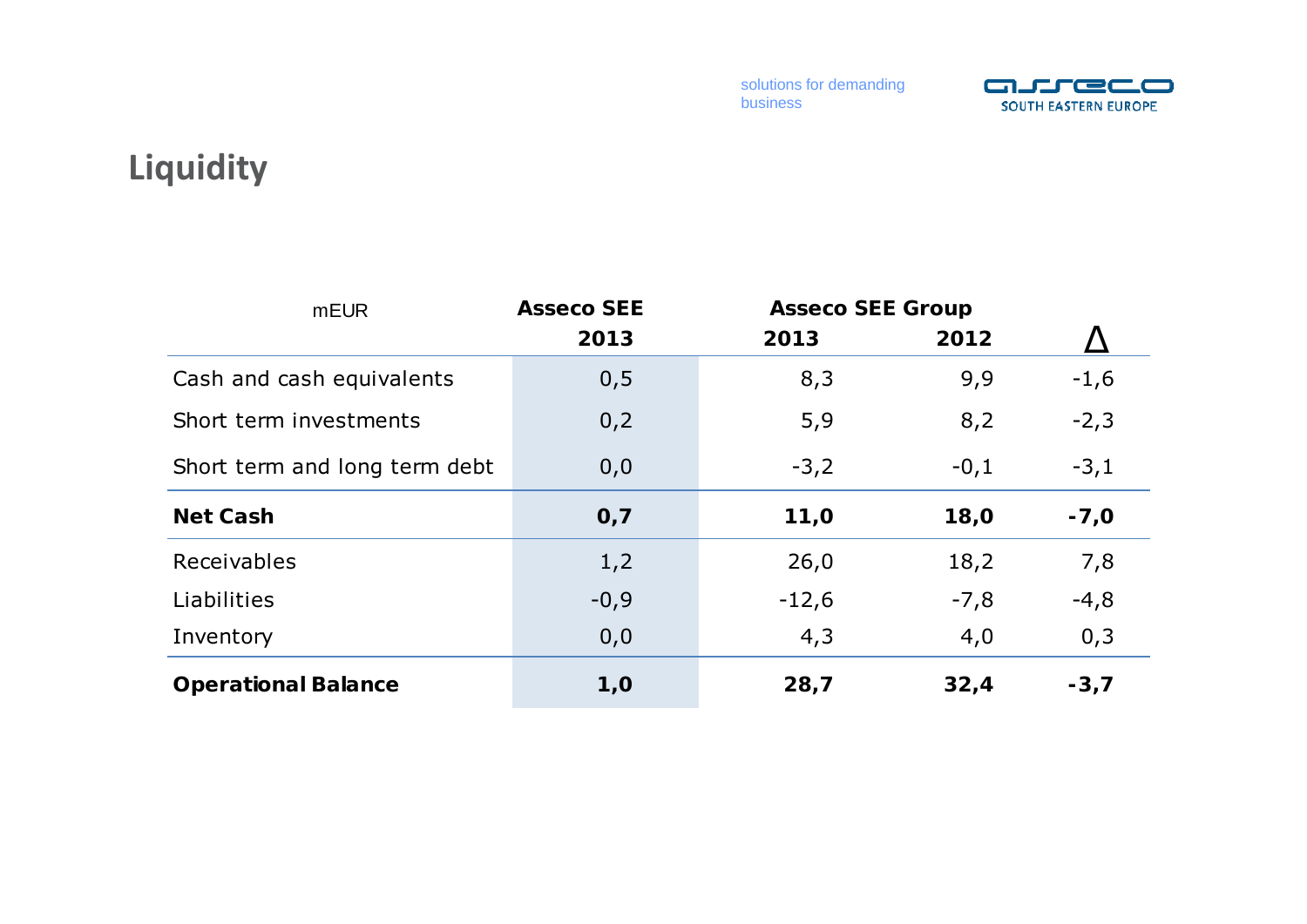

#### **2013 Excess cash generation**

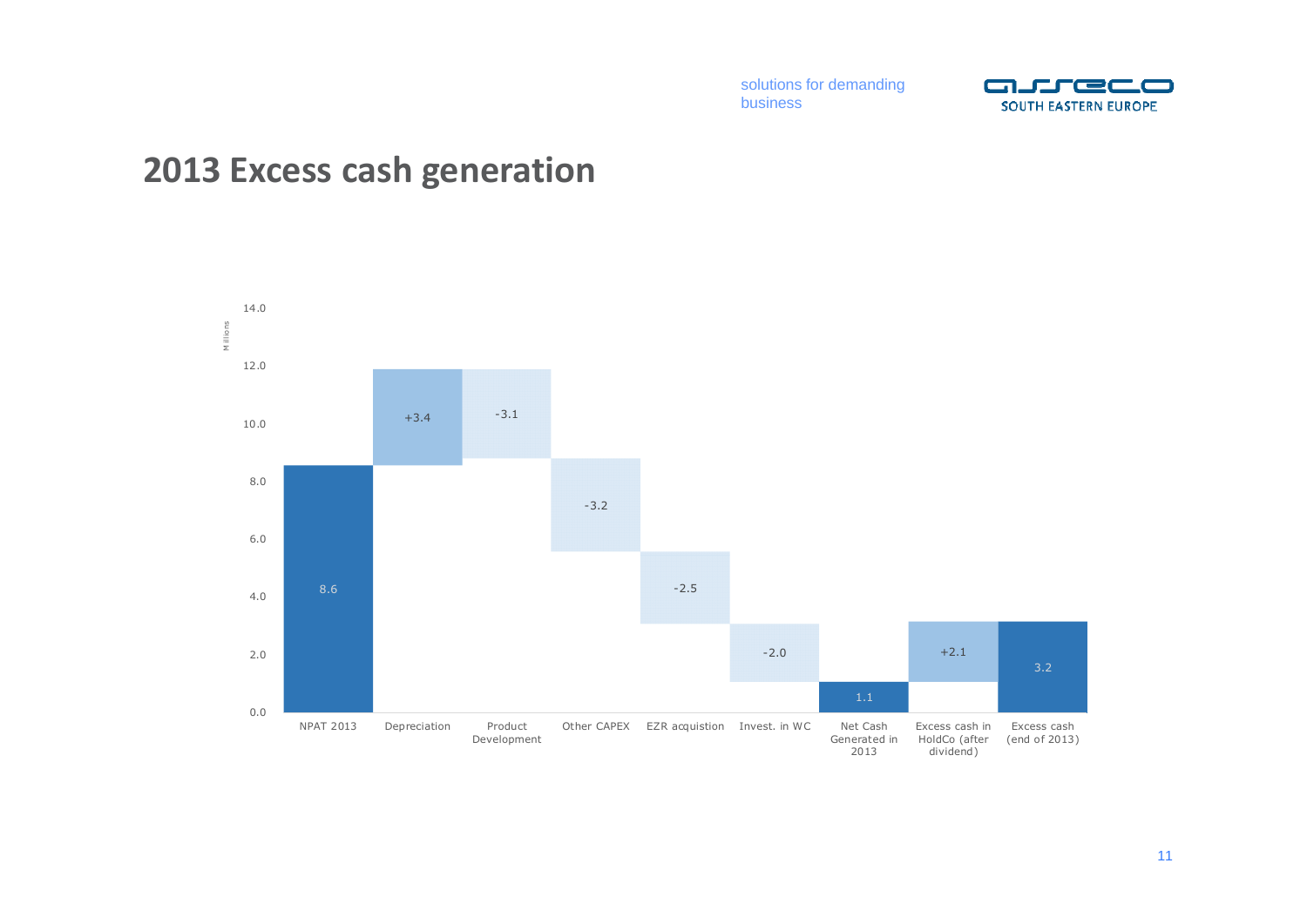



#### **Revenue and EBIT contribution by segments in 2013 FY\***

| <b>kEUR</b>             | Revenue      | Revenue |         | <b>EBIT</b>  | <b>EBIT</b>  |         |  |
|-------------------------|--------------|---------|---------|--------------|--------------|---------|--|
|                         | <b>2013A</b> | 2012A   | Change  | <b>2013A</b> | <b>2012A</b> | Change  |  |
| <b>Banking</b>          | 29 647       | 28 064  | 1583    | 3731         | 4579         | $-849$  |  |
| Payments                | 26 5 9 7     | 26892   | $-295$  | 4337         | 4676         | $-339$  |  |
| Integration             | 55 770       | 55 849  | $-79$   | 1934         | 3 3 4 6      | $-1412$ |  |
| <b>Asseco SEE Group</b> | 112 014      | 110 805 | 1 2 0 9 | 10 001       | 12 602       | $-2600$ |  |



**EBIT contribution 2013 FY**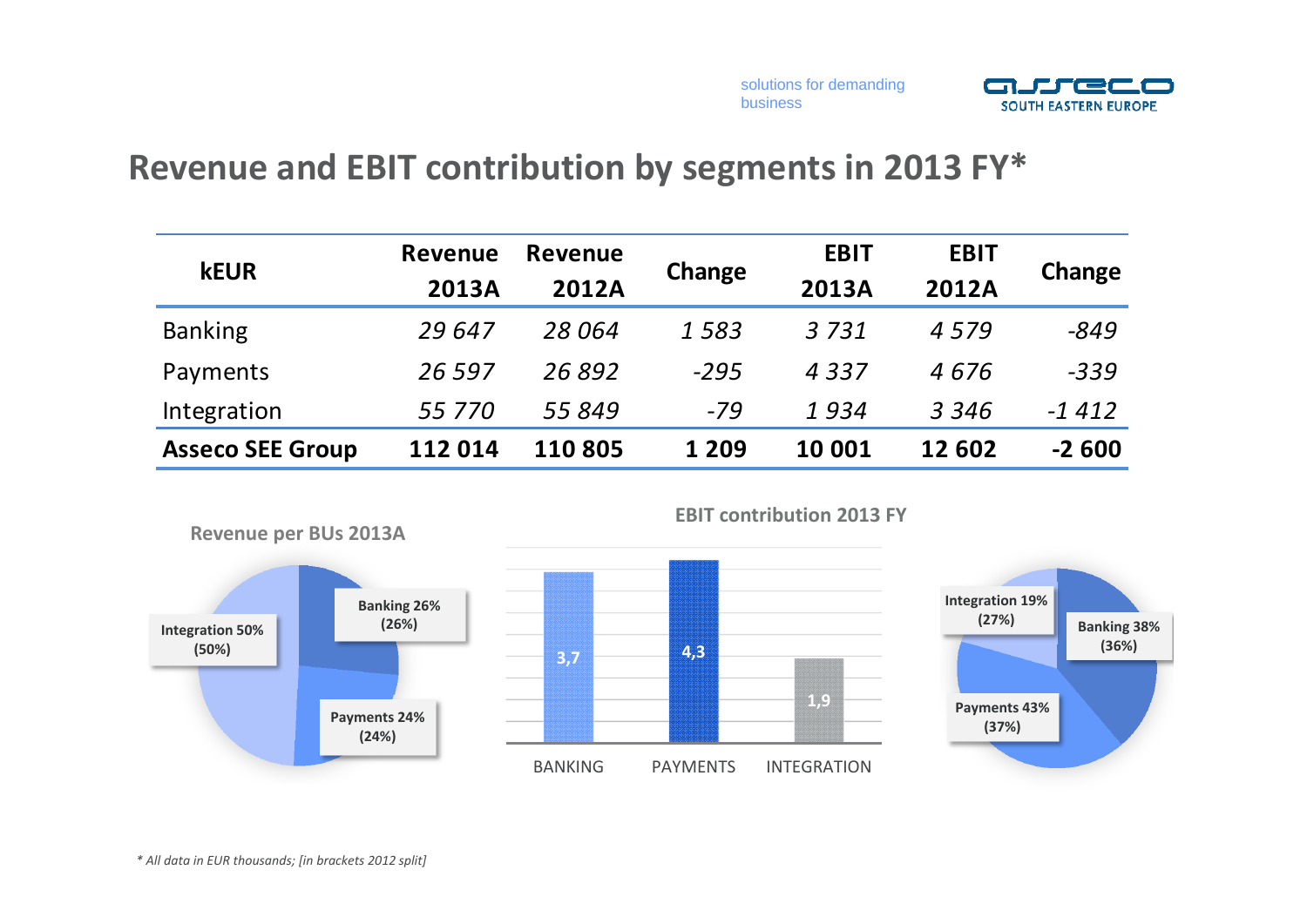

#### **Banking BU: 2013 results and highlights**

| <b>mEUR</b>          | 2013 | 2012 |        | Organic |
|----------------------|------|------|--------|---------|
| <b>Revenue Total</b> | 29,6 | 28,1 | $+6%$  | $+2%$   |
| <b>EBITDA</b>        | 4,9  | 5,5  | $-11%$ | $-4%$   |
| <b>EBIT</b>          | 3,7  | 4,6  | $-19%$ | $-7%$   |
| <b>EBITDA %</b>      | 17%  | 20%  |        |         |
| EBIT %               | 13%  | 16%  |        |         |

**Highlights:**

- • **Successfully closed** implementation of **AbSolut Core Banking** in Intesa (Romania) (amount of project 2.1mE)
- • **Implementation** of ASEBA Core Banking and Experience Front Office in Podravska Banka (Croatia&Serbia) (amount of project 2.8mE <sup>+</sup> maintenance 0.3mE per annum)\*
- $\bullet$ **Bankruptcy** of **Privredna Banka Beograd** (3rd Serbian bank within 12 months) – impact on EBIT **‐0.7mE**
- • **Bankruptcy** of **Agrobanka** and **Razvojna Banka Vojvodine** in 2012 (no revenues in 2013) and **Univerzal banka** in 2014 (no revenues in 2014 planned)
- $\bullet$ **InAct deals** realized in 2013 with Turkiye Finans Katlim Bankasi (0.3m\$), Danube Pay (0.2m\$), Ziraat Bank (0.2m\$)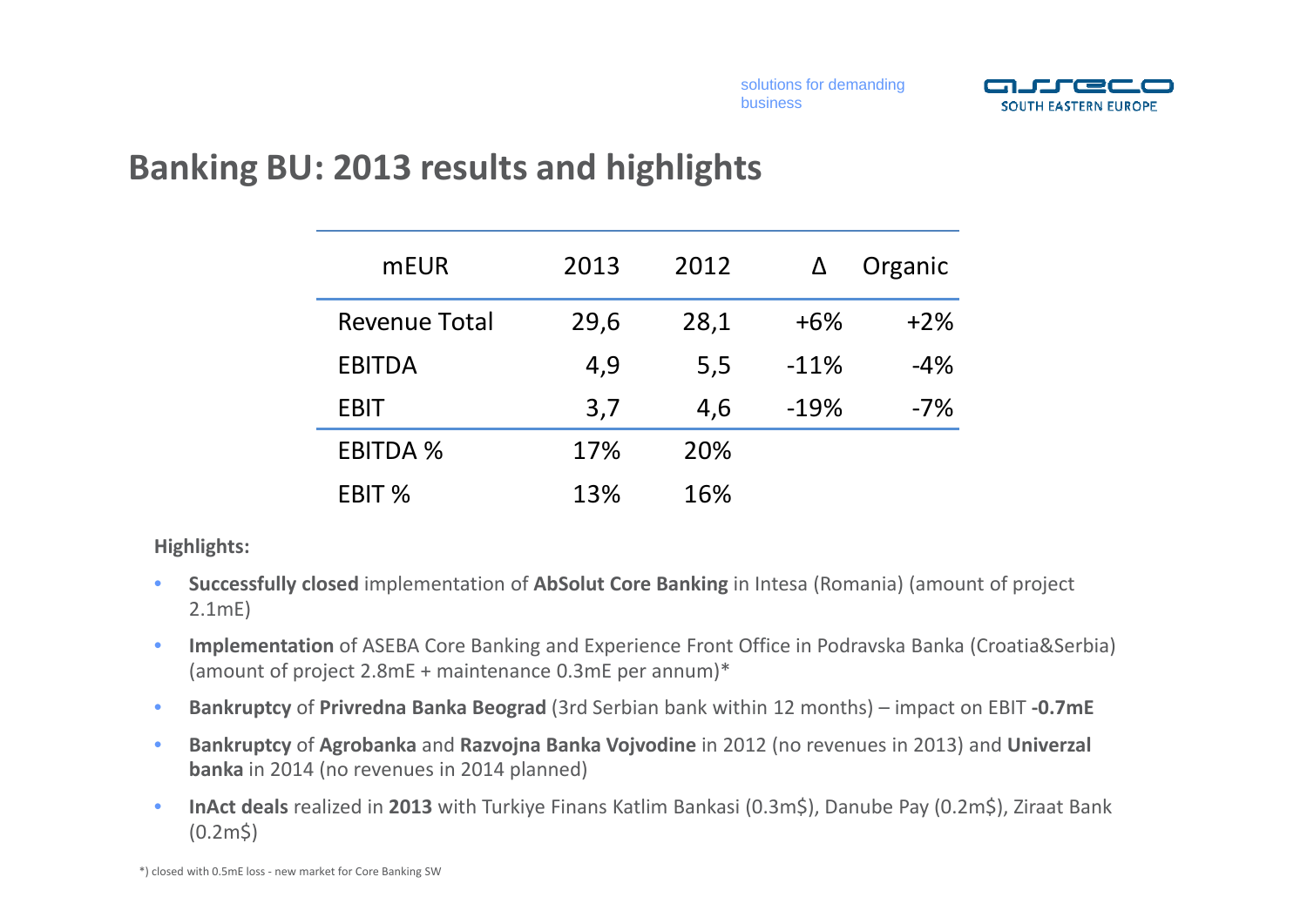

#### **Payment BU: 2013 results and highlights**

| <b>mEUR</b>          | 2013 | 2012 |       | Organic |
|----------------------|------|------|-------|---------|
| <b>Revenue Total</b> | 26,6 | 26,9 | $-1%$ | $-4%$   |
| <b>EBITDA</b>        | 5,8  | 5,6  | $+2%$ | $+2%$   |
| <b>EBIT</b>          | 4,3  | 4,7  | $-7%$ | $-7%$   |
| <b>EBITDA %</b>      | 22%  | 21%  |       |         |
| EBIT %               | 16%  | 17%  |       |         |

#### **Highlights:**

- $\bullet$ Strong performance by **Payment‐PG**
- •Acquisition of **EZR in Croatia** and taking over organized team in **Slovenia** (POS business)
- $\bullet$ **POS Outsourcing** contracts in Croatia: with ISP Card and OTP Bank
- $\bullet$  Internal competition and **loss of contract** in Bulgaria (Payment‐Card BU) (annual amount of project 0.3mE)
- $\bullet$ ● New Payment-PG product: Merchant Safe Unipay implemented in Aras Kargo (one of the biggest logistic company in Turkey)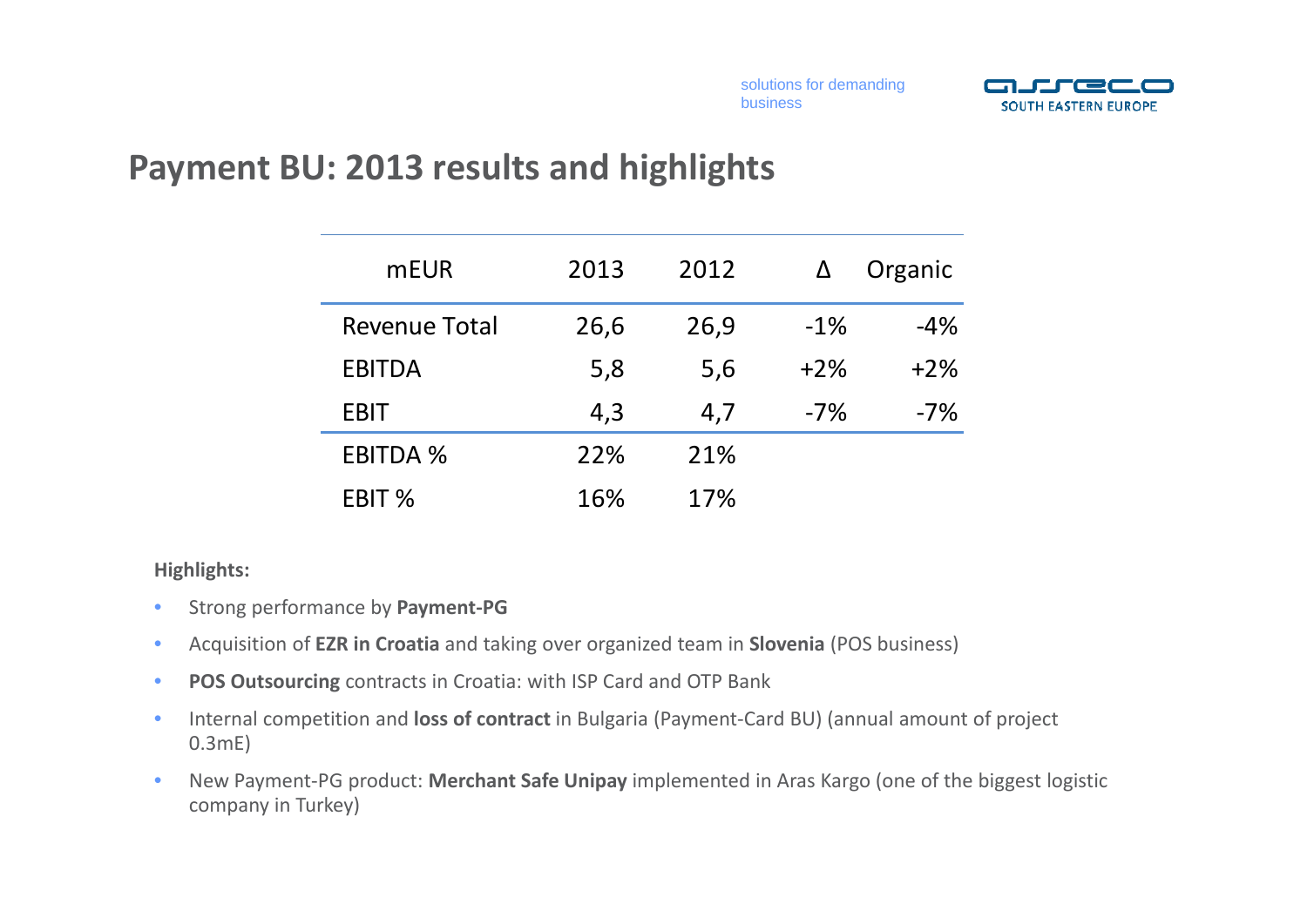

#### **SI BU: 2013 results and highlights**

| <b>mEUR</b>          | 2013 | 2012 | Δ      | Organic |
|----------------------|------|------|--------|---------|
| <b>Revenue Total</b> | 55,8 | 55,8 | $-0\%$ | $-2%$   |
| <b>EBITDA</b>        | 2,8  | 4,0  | $-29%$ | $-27%$  |
| <b>EBIT</b>          | 1,9  | 3,3  | $-42%$ | $-36%$  |
| <b>EBITDA %</b>      | 5%   | 7%   |        |         |
| EBIT %               | 3%   | 6%   |        |         |

#### **Highlights:**

- $\bullet$ **Good performance** in Macedonia and Kosovo
- $\bullet$ **Expansion of value added solutions** and services in Serbia with **growing BPS** product sales accross region
- •**Tough situation** in Romania
- $\bullet$ **Low performance** and difficult projects in Turkey (Fidelity, Voice)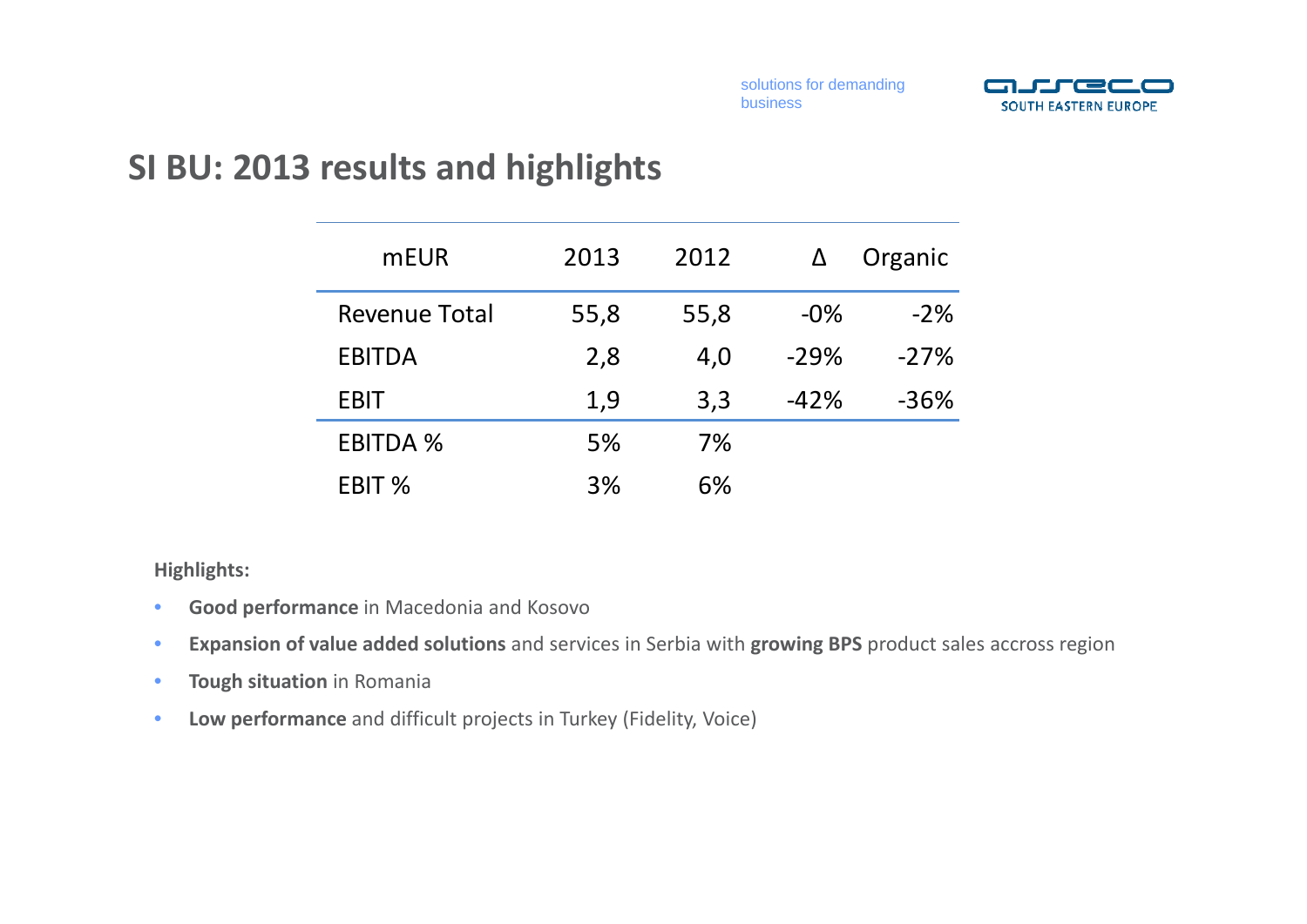

## Strategic KPIs and outlook for the future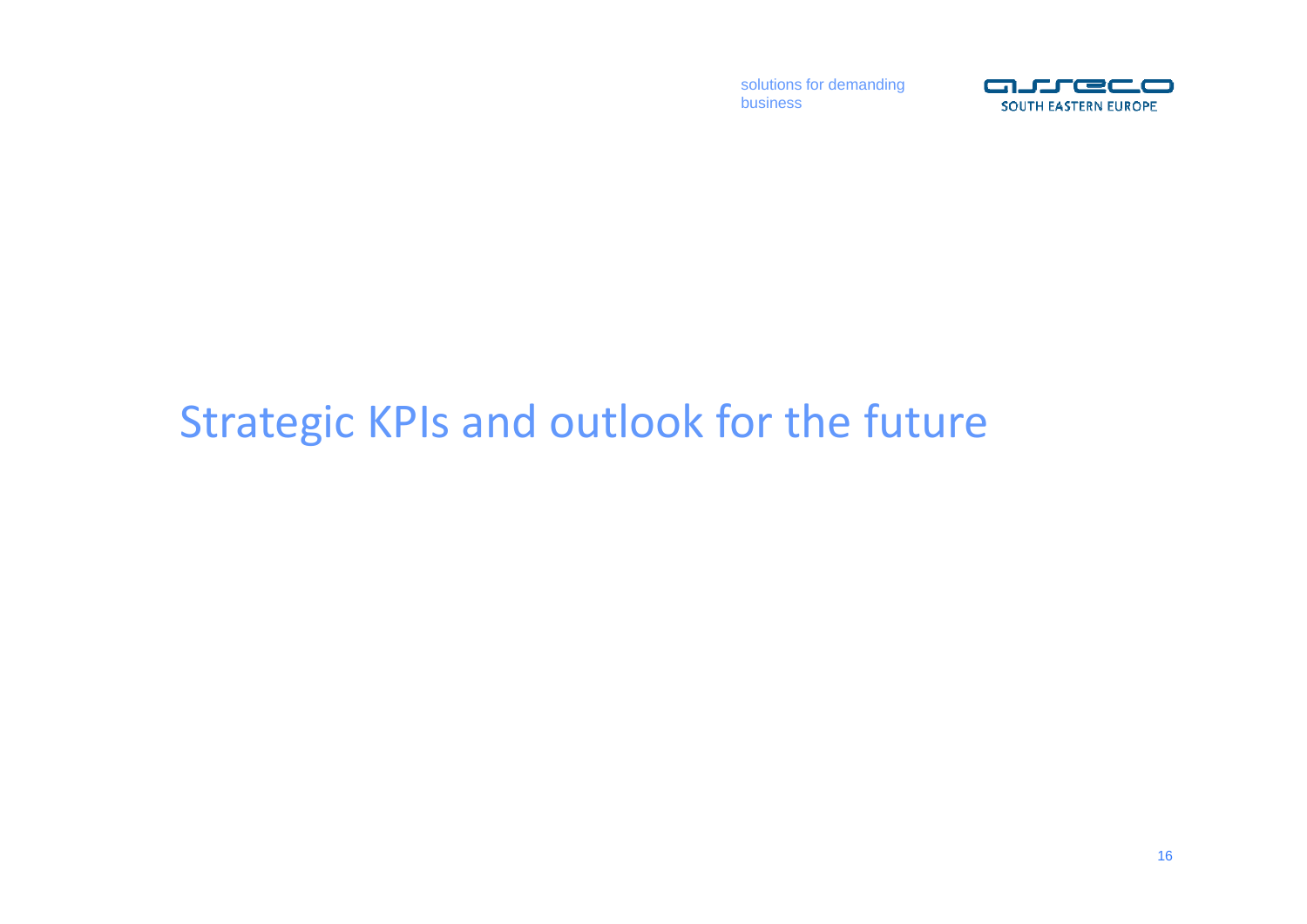

#### **New Markets**

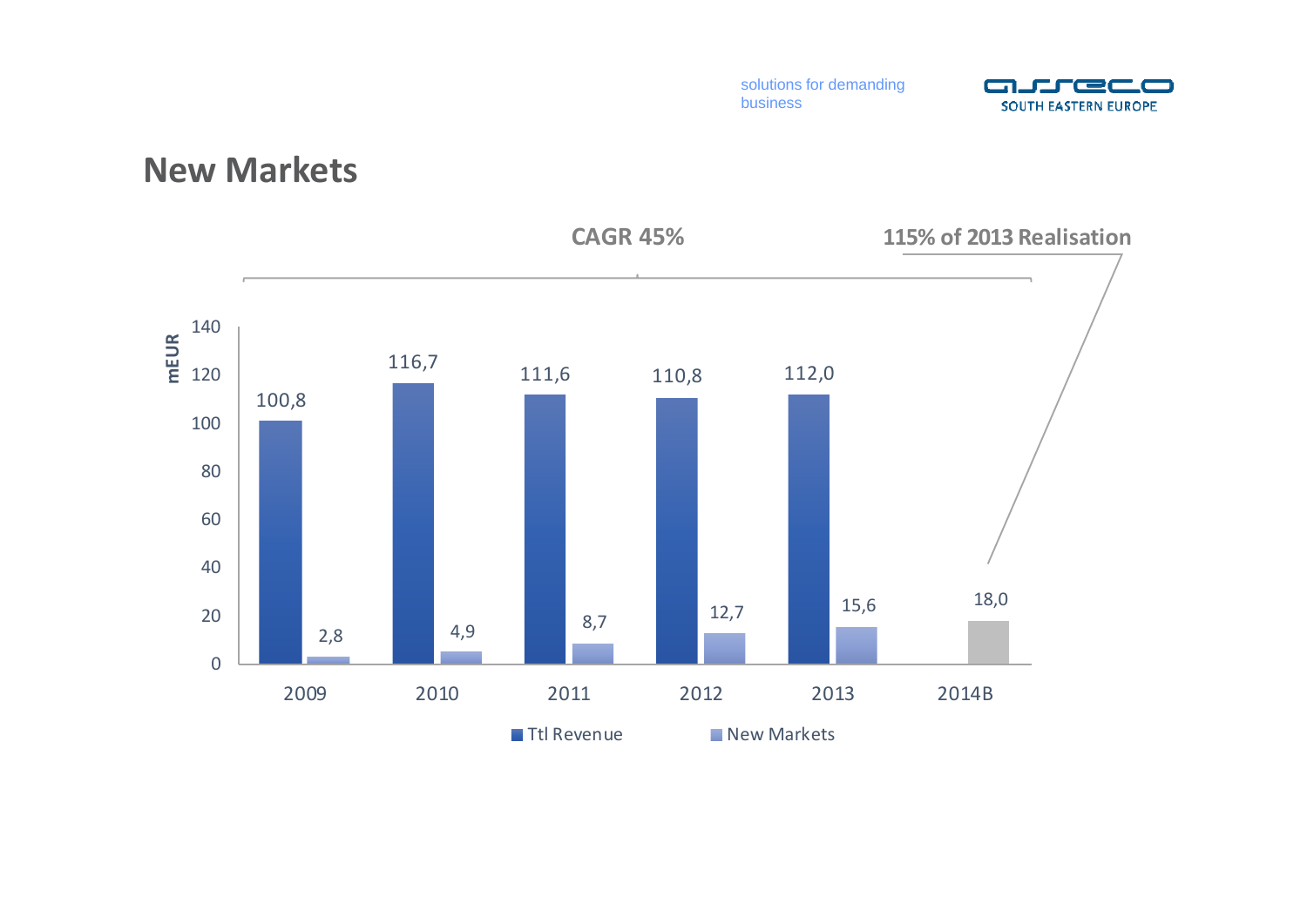

#### **Own software and services**

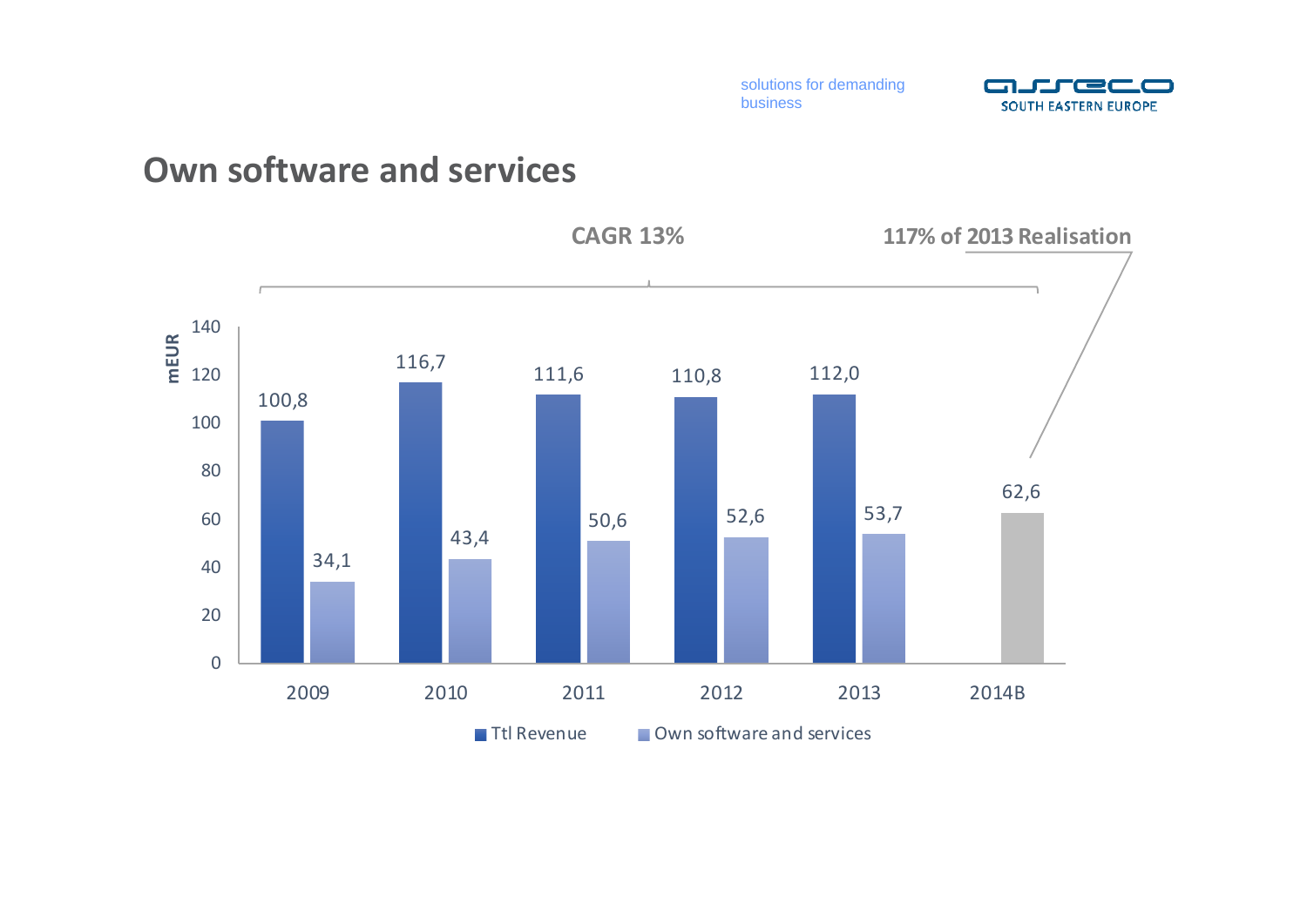

#### **Maintenance and Outsourcing**

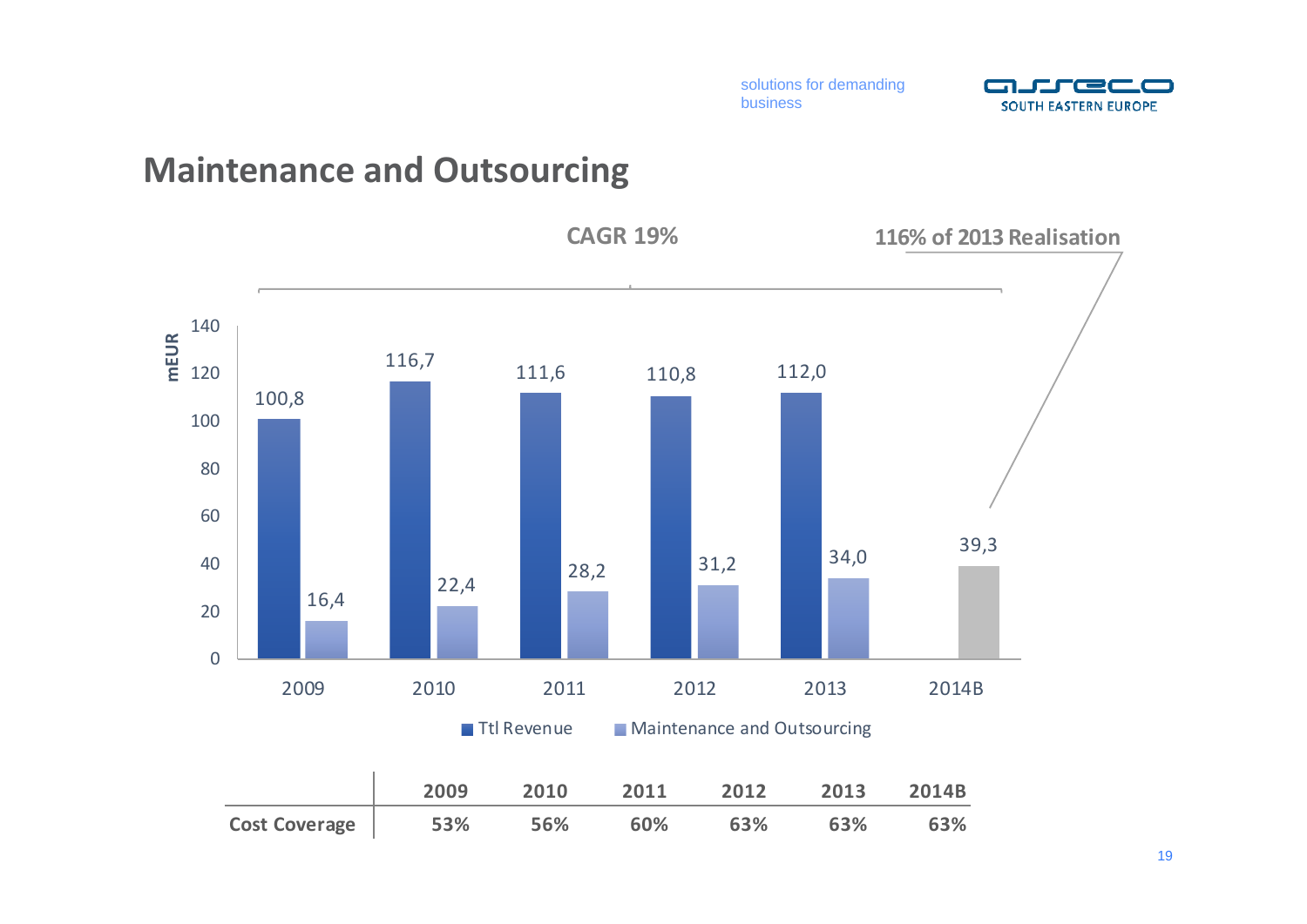

#### **Modifications**

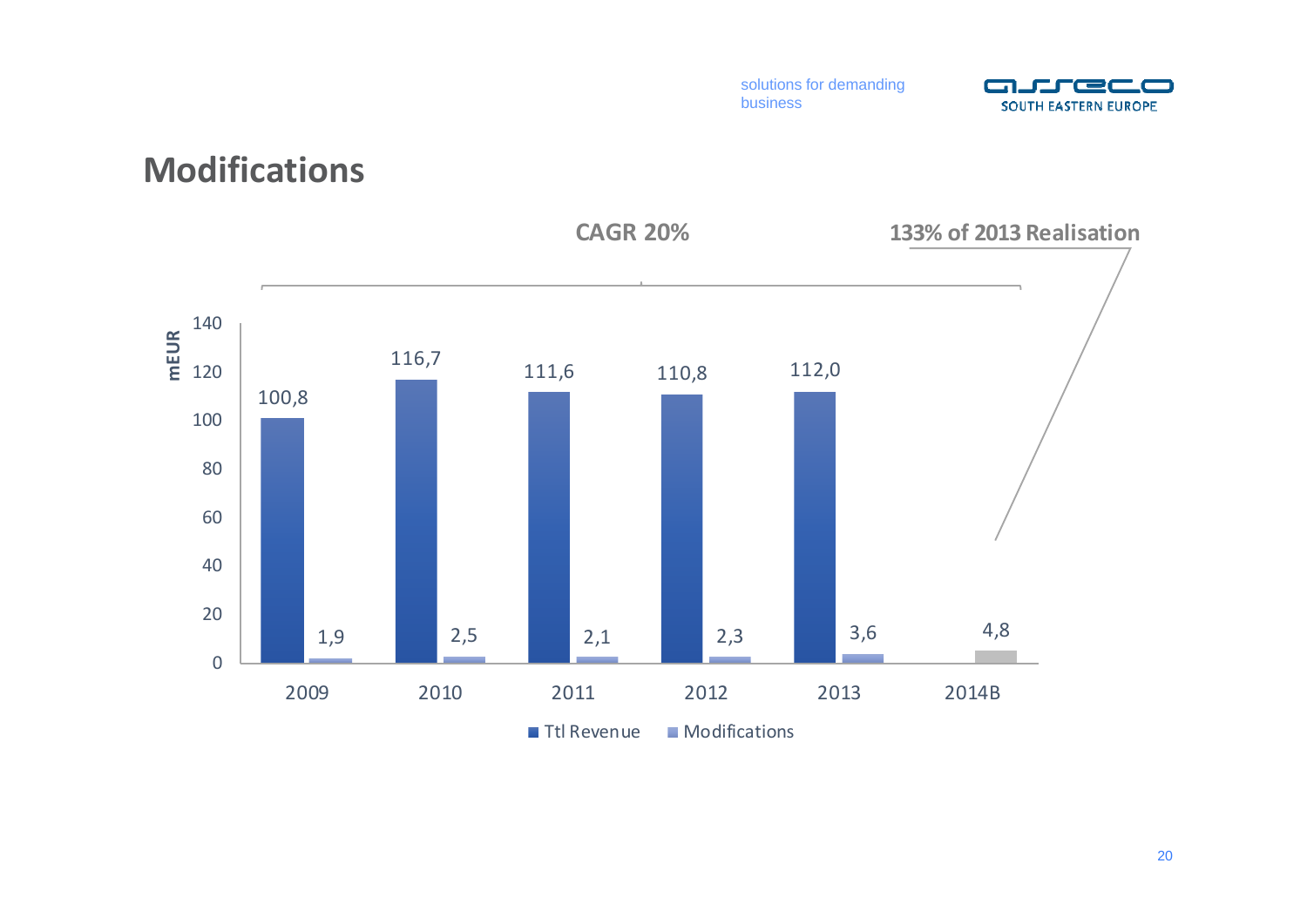

### **2014 Highlights**

- • **Succesfully won** 5Y contract for implementation and maintance of Pub2000 core banking, Experience channel solutions, Collaterial Management, AML and others for total value of **3.0mE**
- $\bullet$ **Lack of** big banking deal in Romania for 2014, pipeline of smaller deals
- • **Growing** Payment‐PG (IB clients and retail sector) and Ban‐Antifraud and Anti‐ Money Landry business, potential for other markets
- •**Outlook** for new **M‐Payments** deals in B&H (BH Telco, Eronet)
- $\bullet$  **Won tender** Macedonia Ministry of Information and Administration – HR system for Central Government – 1.5 year contract 2mE
- $\bullet$  exSigma **business restructuring** including strengthening sales and operations structure
- $\bullet$ Bulgaria **turnaround** – potential in new BUs especially in Banking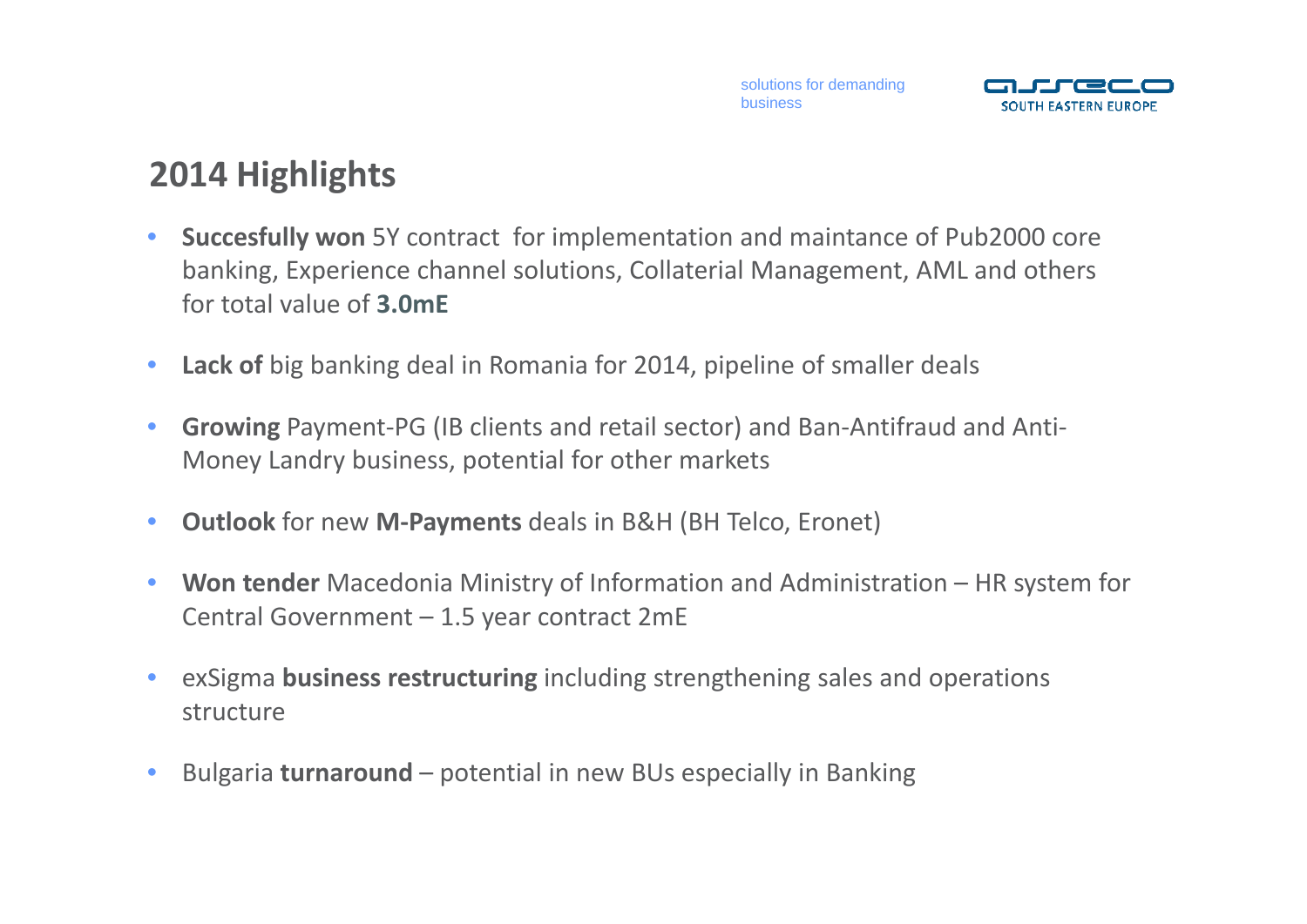

#### **2014 Strategic focus – Sales and Markets**

- $\bullet$ Increase **sales coverage** and focus on **Big deals**
- $\bullet$  **Net‐New business acquisition** (new product sales, licence revenues): **Strengthening streams: New streams:**
	- $\bullet$ Banking: Serbia, Turkey, Romania,
	- •Payment: Serbia, Croatia, Turkey
	- Public: Serbia, MAK, Romania

- •Banking: Croatia, Bulgaria
- •Payment: Romania, Bulgaria
- $\bullet$ **•** Public Sector: Bulgaria
- $\bullet$ Telco: Serbia, Romania
- $\bullet$ **GAM** – International Banking Groups: UniCredit, Intesa, in the future RZB, Sberbank
- $\bullet$  **Customer Installed Base** (leverage of existing presence): **Up Sell** and **Cross Sell** of products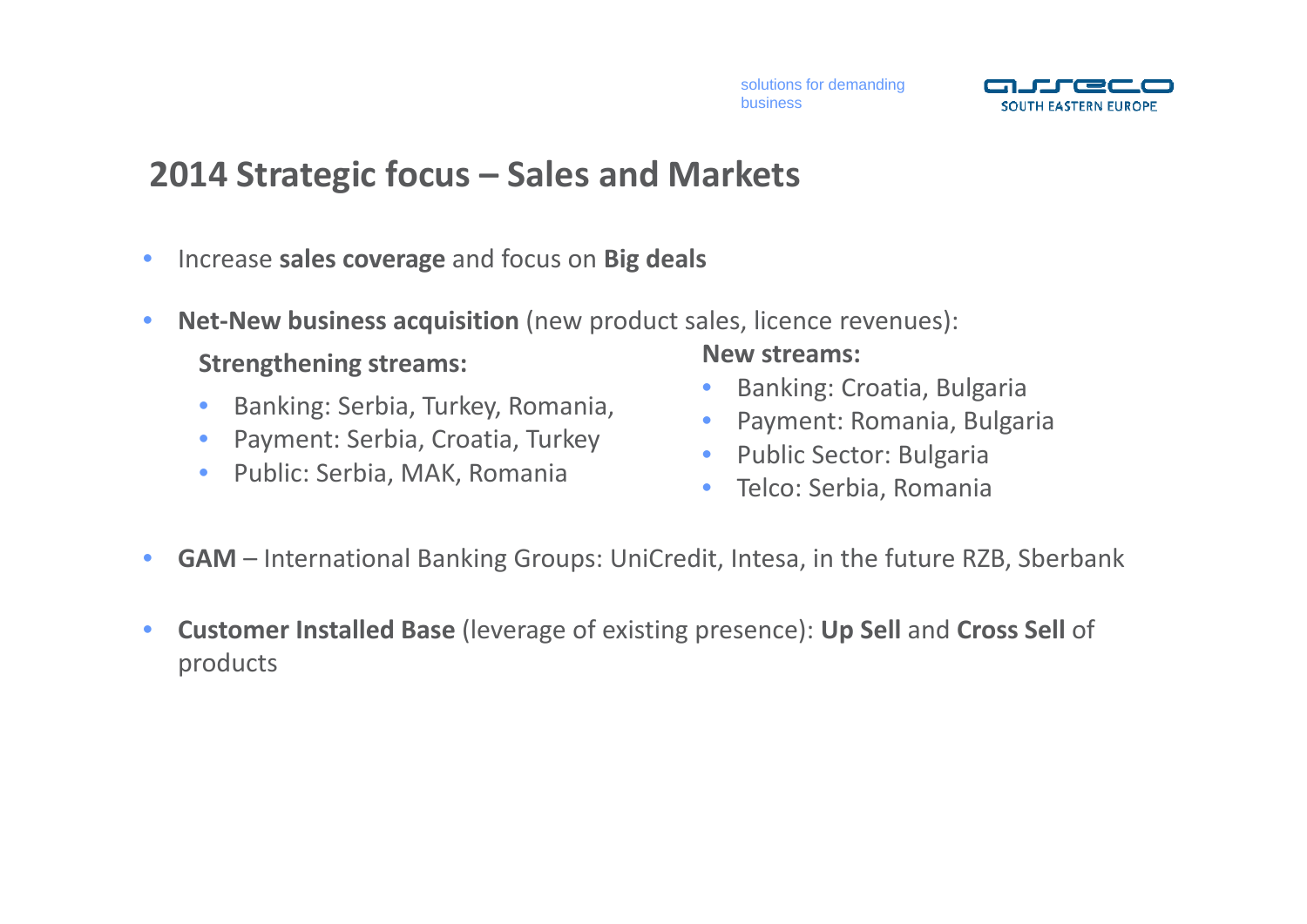

#### **2014 Strategic Focus ‐ Operations**

- •Introduction of **Resources efficiency tracking** (billable utilization KPI)
- • **Maximization of Modifications** stream ‐ BU's focus (14B: 4.8mE, 13A: 3.6mE)
- • Further increase in **Outsourcing business** mainly in Payment BU (14B: 14.7mE, 13A: 9.2mE)
- $\bullet$ **Preparation of chosen solutions** (i.e InAct, BPS) for international markets
- •● Consolidation of product portfolio (M-Payment, Multichannel)
- •**Reduction** of R&D budget due to lower market potential (B14: 3.4mE, 13A: 3.8mE, 13B: 4.9mE)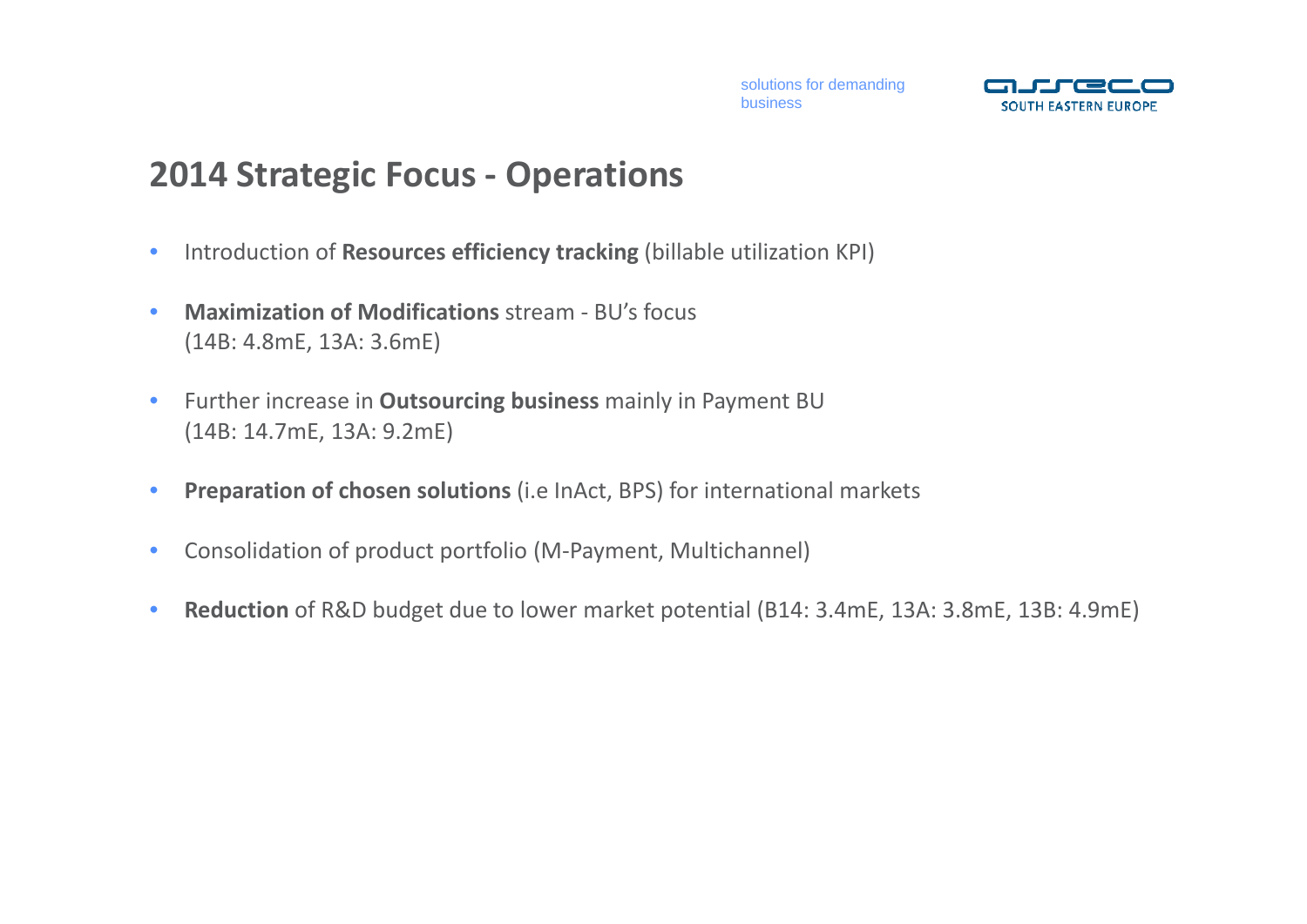

### **2014 Challenges**

- $\bullet$ Business development: **New Sectors, New Territories**
- $\bullet$ Small **amount of Big deals**
- $\bullet$  Small amount **of Public deals** due to lack of distribution of new round EU funds (mainly in Romania)
- $\bullet$ Still weak middle management, no proper **succesion plan**
- $\bullet$ **Sales organization** in place but still need strengthening
- $\bullet$ ■ Introduction of the **professional services organization** crucial for cross-country or out of ASEE Region new Sales
- $\bullet$ Speed of **consolidation of product portfolio**
- $\bullet$ Organization **restructuring** processes in **Turkey, Romania**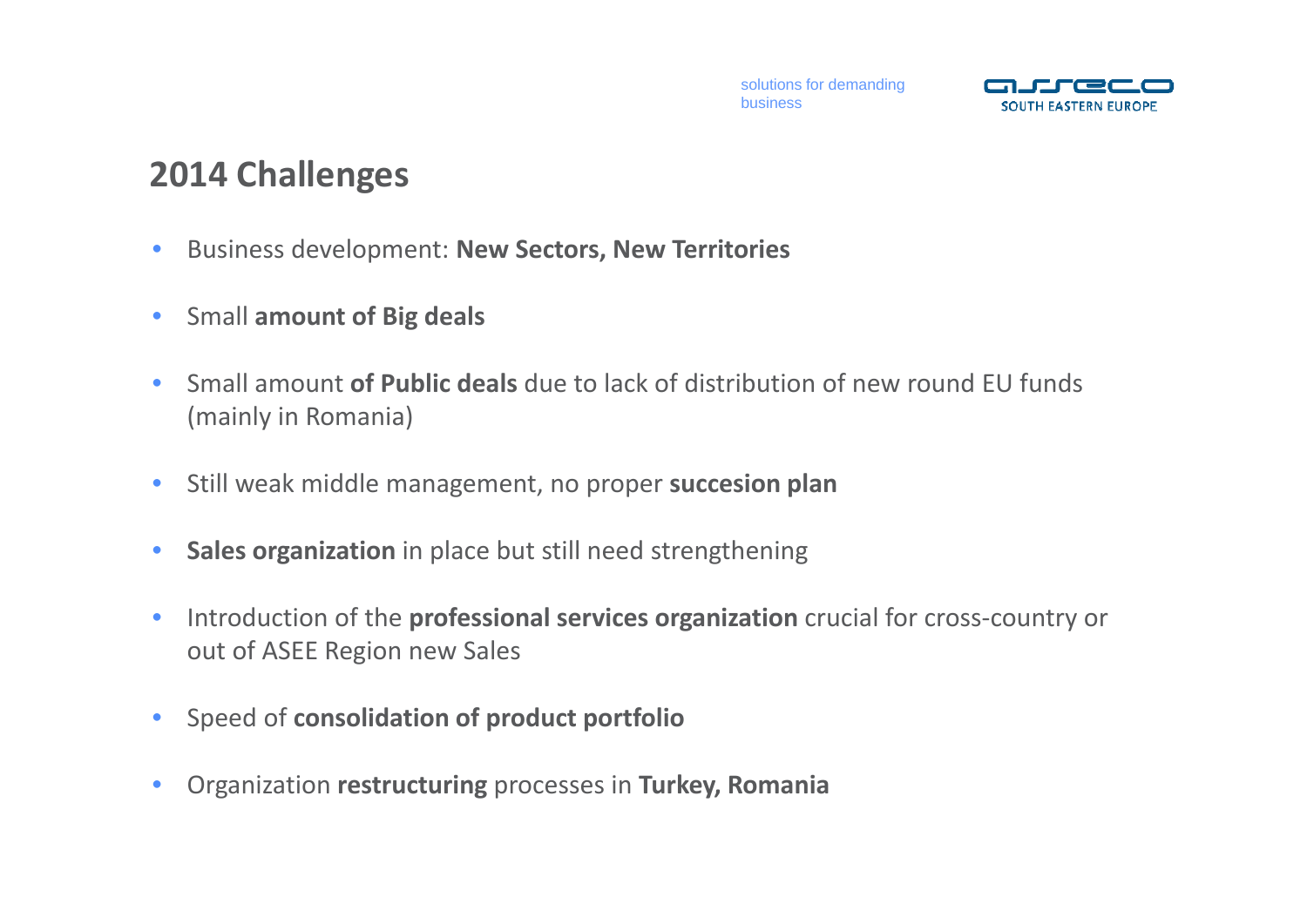

#### **Improvement of backlog in M1 (FY)**

|                        | <b>mEUR</b>   | $2013*$ | 2014** | <b>Diff</b> |
|------------------------|---------------|---------|--------|-------------|
|                        | <b>Rev BL</b> | 56,2    | 56,6   | $+1%$       |
|                        | M1 BL         | 43,3    | 43,6   | $+1%$       |
| 50<br>mEUR<br>45<br>40 | 43,3          |         |        | 43,6        |
| 35<br>30               |               | $+1%$   |        |             |
| 25                     |               |         |        |             |
| 20                     |               |         |        |             |
| 15                     |               |         |        |             |
| 10                     |               |         |        |             |
| 5                      |               |         |        |             |
| $\mathbf 0$            |               |         |        |             |
|                        | 2013          |         |        | 2014        |

\* BL 2013 as at 11/02/2013 \*\* BL 2014 as at 12/02/2014